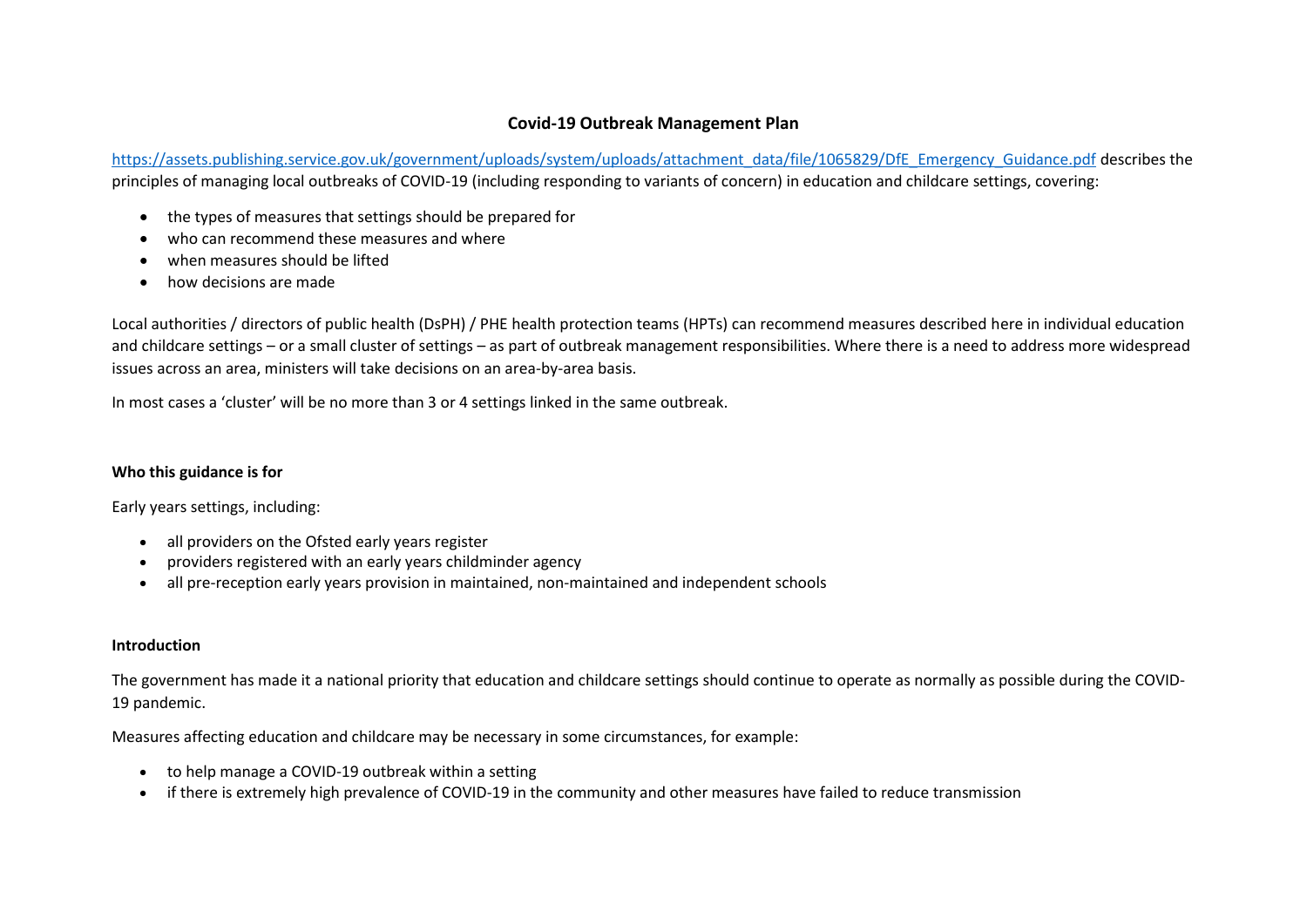• as part of a package of measures responding to a Variant of Concern (VoC)

All education and childcare settings are required have outbreak management plans (contingency plans) outlining how they would operate if any of the measures described in this document were recommended for their setting / area. This includes how they would ensure every child, pupil or student receives the quantity and quality of education and care to which they are normally entitled.

#### **Principles**

### **Prioritising education**

The impacts of having missed education during the pandemic are severe for children, young people and adults. In all cases, any benefits in managing transmission should be weighed against any educational drawbacks.

Decision-makers should endeavour to keep any measures in education and childcare to the minimum number of settings or groups possible, and for the shortest amount of time possible.

Decision-makers should keep all measures under regular review, and lift them as soon as the evidence supports doing so.

Measures affecting education and childcare settings across an area should not be considered in isolation, but as part of a broader package of measures.

Attendance restrictions should only ever be considered as a last resort.

Where measures include attendance restrictions, the Department for Education (DfE) may advise on any groups that should be prioritised.

The government will try to give as much notice as possible of any changes to the way settings should operate.

#### **Collaboration**

Multi-agency collaboration and communication is important in ensuring consistency in approach across England wherever issues occur, so that no group of children, pupils or students is unfairly disadvantaged.

Local authorities, directors of public health (DsPH) and DfE's regional school commissioners should maintain close working relationships through their regional partnership teams (RPTs). These teams are made up of: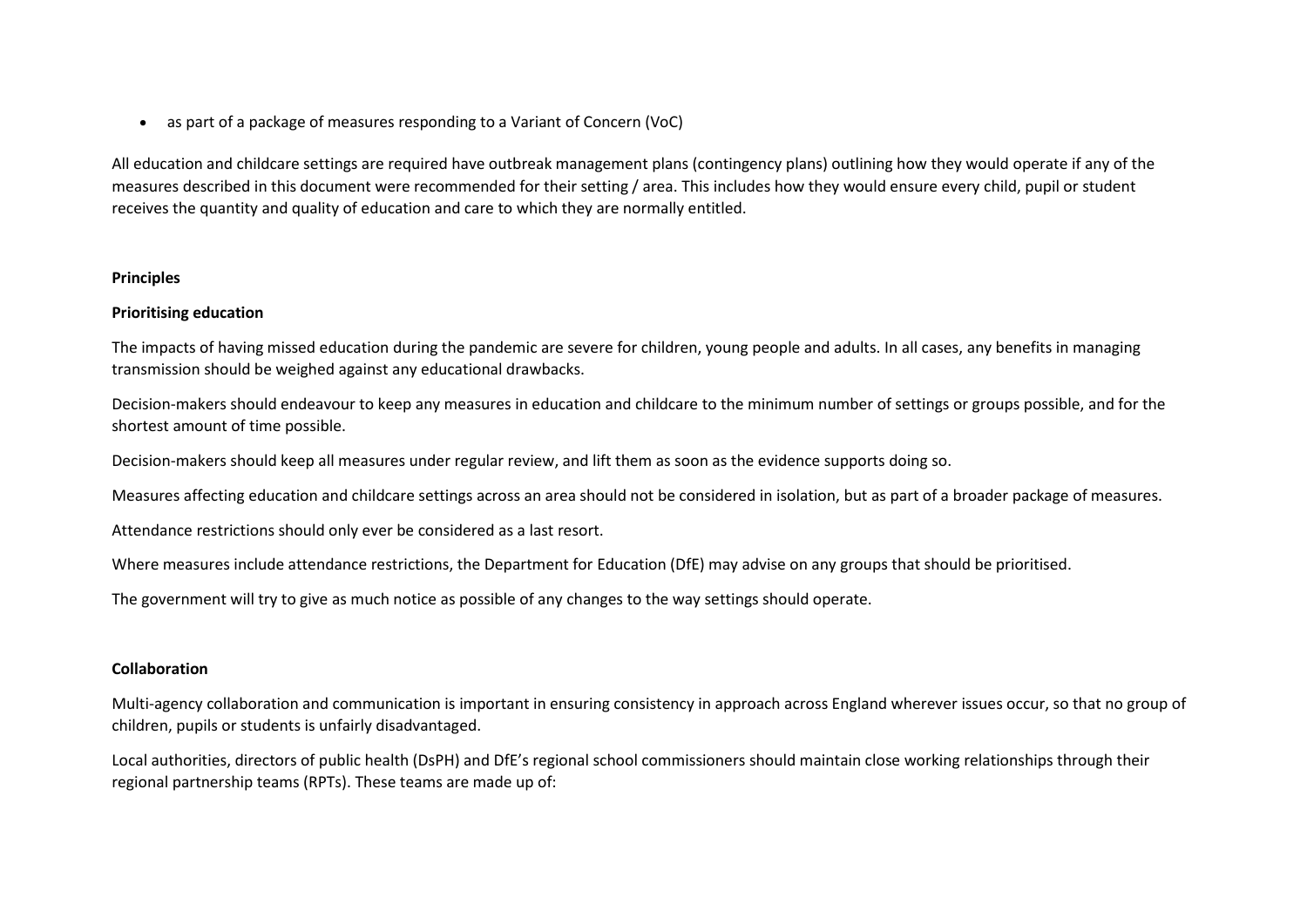- Public Health England (PHE) regional directors
- Contain regional convenors
- Joint Biosecurity Centre (JBC) regional leads

Where decisions about measures in education and childcare settings are made at a national level, DfE will work with the Department of Health and Social Care (DHSC), JBC, NHS Test and Trace, the Chief Medical Officer, PHE and other government departments, as well as relevant local authorities and directors of public health. The government will take into account the available evidence and the judgement of public health professionals.

# **Roles and responsibilities**

Local authorities, directors of public health (DsPH) and PHE health protection teams (HPTs) are responsible for managing localised outbreaks. They play an important role in providing support and advice to education and childcare settings.

Local authorities, DsPH and HPTs can work with their regional partnership teams (RPTs) to escalate issues from the local level into the central Local Action Committee command structure. RPTs support local areas in managing outbreaks, and provide advice and insights from across the country to the Chief Medical Officer and the Secretary of State for Health and Social Care to inform decision making.

Through the Local Action Committee command structure, ministers consider and take decisions on measures on an area-by-area basis in light of all available evidence, public health advice and the local and national context.

In rare circumstances, it may be necessary to escalate issues to ministers through other central government committees (for example incident management teams), but this should be by exception only.

## **Measures that settings should plan for**

All education and childcare settings are required to have outbreak management plans outlining how they would operate if any of the measures described below were recommended for their setting or area.

This includes how they would ensure every child, pupil or student receives the quantity and quality of education and care to which they are normally entitled.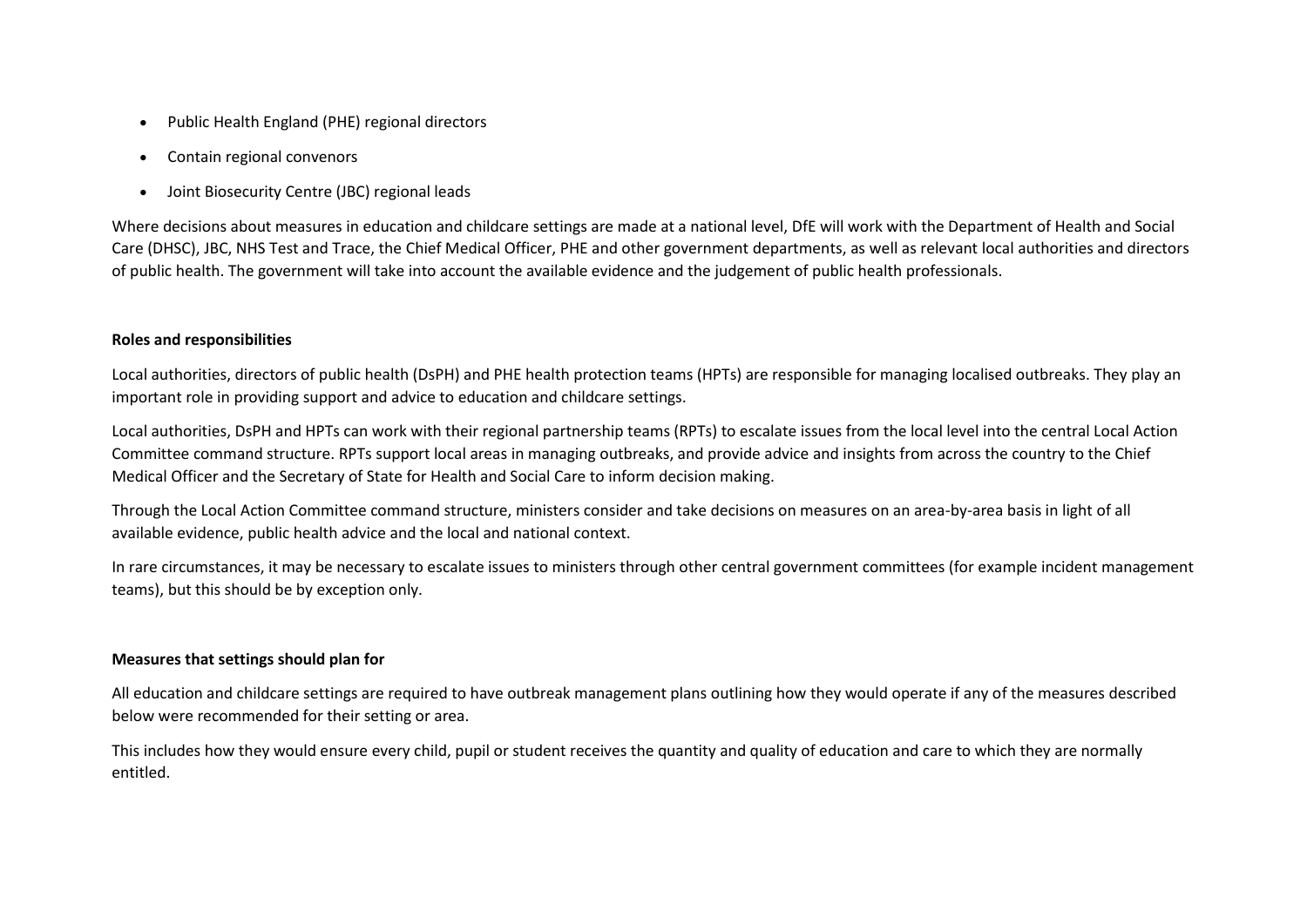| Measure               | Guidance                                  | Responsibility                      | <b>Dolphins</b>                     |
|-----------------------|-------------------------------------------|-------------------------------------|-------------------------------------|
| <b>Testing</b>        | Reintroduction of asymptomatic testing    | -Directors of public health (DsPH)  | -Test site                          |
|                       | sites (ATS) as well as advice to increase | -PHE health protection teams (HPTs) | -Increase home testing              |
|                       | use of home testing by staff / pupils     | -Setting                            |                                     |
| <b>Face Coverings</b> | Face coverings should be worn more        | -Directors of public health         | -Reintroduce compulsory use of face |
| (incl. reasonable     | widely in the setting including           | -Setting                            | coverings in line with previous     |
| exemption)            | communal areas                            |                                     | <b>Action Plan</b>                  |
|                       |                                           |                                     |                                     |
| Shielding             | Major outbreak / VoC that poses a         | -Ministers                          | -Impose restrictions                |
|                       | significant risk to individuals on the    | -Setting                            | -Notify in writing                  |
|                       | shielded patient list (SPL)               |                                     |                                     |
| <b>Visitors</b>       | Limits to open days, transition/taster    | -Directors of public health (DsPH)  | -Impose restrictions                |
|                       | days, parental attendance, performance    | -PHE health protection teams (HPTs) | -Remote where possible              |
|                       | events, hirers                            | -Setting                            |                                     |
| Attendance            | Limit pupil attendance in line with       | -Ministers                          | -Remote where possible              |
|                       | operational guidance                      | -Setting                            | -Prioritise vulnerable / critical   |
|                       |                                           |                                     | workers                             |
| Infection             | <b>Enhanced measures</b>                  | -Directors of public health (DsPH)  | -Impose restrictions                |
| Prevention &          |                                           | -PHE health protection teams (HPTs) | -Revert to previous quarantine      |
| Control               |                                           | -Setting                            | measures                            |

## **Decision making principles**

As part of their outbreak management responsibilities, local authorities, DsPH and HPTs may advise individual settings or a cluster of closely linked settings to limit attendance in one of the ways described.

Where local authorities, DsPH or HPTs judge that wider containment action is needed and wish to limit attendance across an area, they should work with their regional partnership team (RPT) to escalate a proposal to the central Local Action Committee command structure.

In most cases a 'cluster' will be no more than 3 or 4 settings linked in the same outbreak, but RPTs should exercise judgement based on the local context.

Cohorts may be used to guide decisions about restricting attendance as well as prioritising groups to return to face-to-face education and childcare.

Early years and primary settings should be prioritised to continue to operate as normal. The DfE may advise that other groups should be prioritised.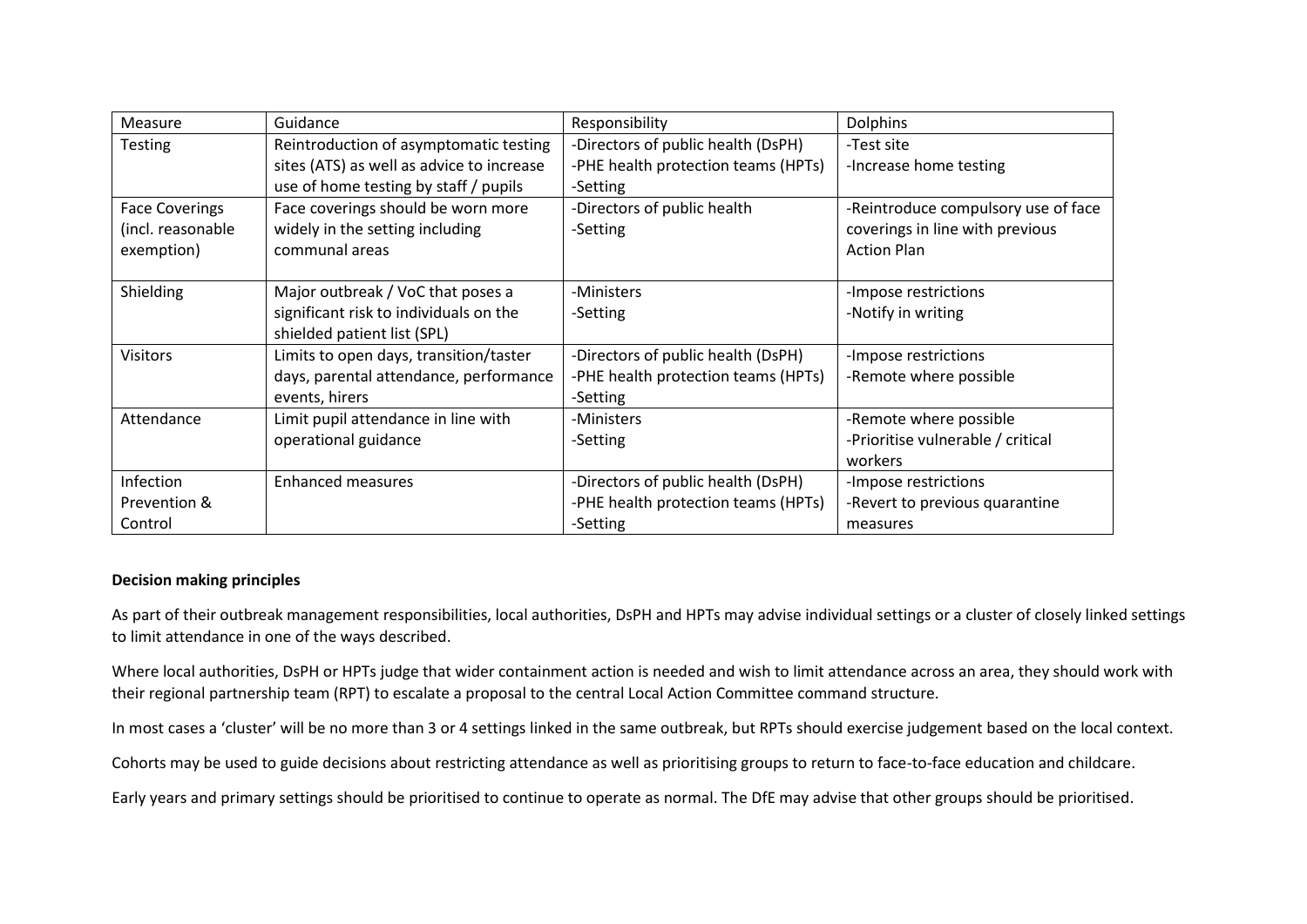Employers should continue to implement the system of controls set out in the COVID-19 coronavirus operational guidance for your education setting. They should explain to staff the measures they are putting in place to reduce risks to staff, including how these protective measures have been reviewed as part of an updated workplace risk assessment.

# **Safeguarding and designated safeguarding leads**

There should be no change to local multi-agency safeguarding arrangements, which remain the responsibility of the 3 safeguarding partners:

- local authorities
- clinical commissioning groups
- chief officers of police

If attendance restrictions are needed in any education or childcare setting, we would expect all local safeguarding partners to be vigilant and responsive to all safeguarding threats with the aim of keeping vulnerable children and young people safe, particularly as more children and young people will be learning remotely.

All settings must continue to have regard to any statutory safeguarding guidance that applies to them, including:

- [Keeping children safe in education](https://www.gov.uk/government/publications/keeping-children-safe-in-education--2)
- [Working together to safeguard children](https://www.gov.uk/government/publications/working-together-to-safeguard-children--2)
- [Early Years Foundation Stage \(EYFS\) framework](https://www.gov.uk/government/publications/early-years-foundation-stage-framework--2)

Schools and FE providers (ideally led by the designated safeguarding lead (DSL) or a deputy) should review their child protection policy so that it reflects the local restrictions and remains effective.

It is expected that a trained DSL (or deputy) is available on site. However, it is recognised that for some there may be operational challenges to this. In such cases a trained DSL (or deputy) from the early years setting can be available to be contacted via phone or online video, for example working from home

Where a trained DSL (or deputy) is not on site, in addition to one of the above options, the Duty Supervisor should take responsibility for co-ordinating safeguarding on site.